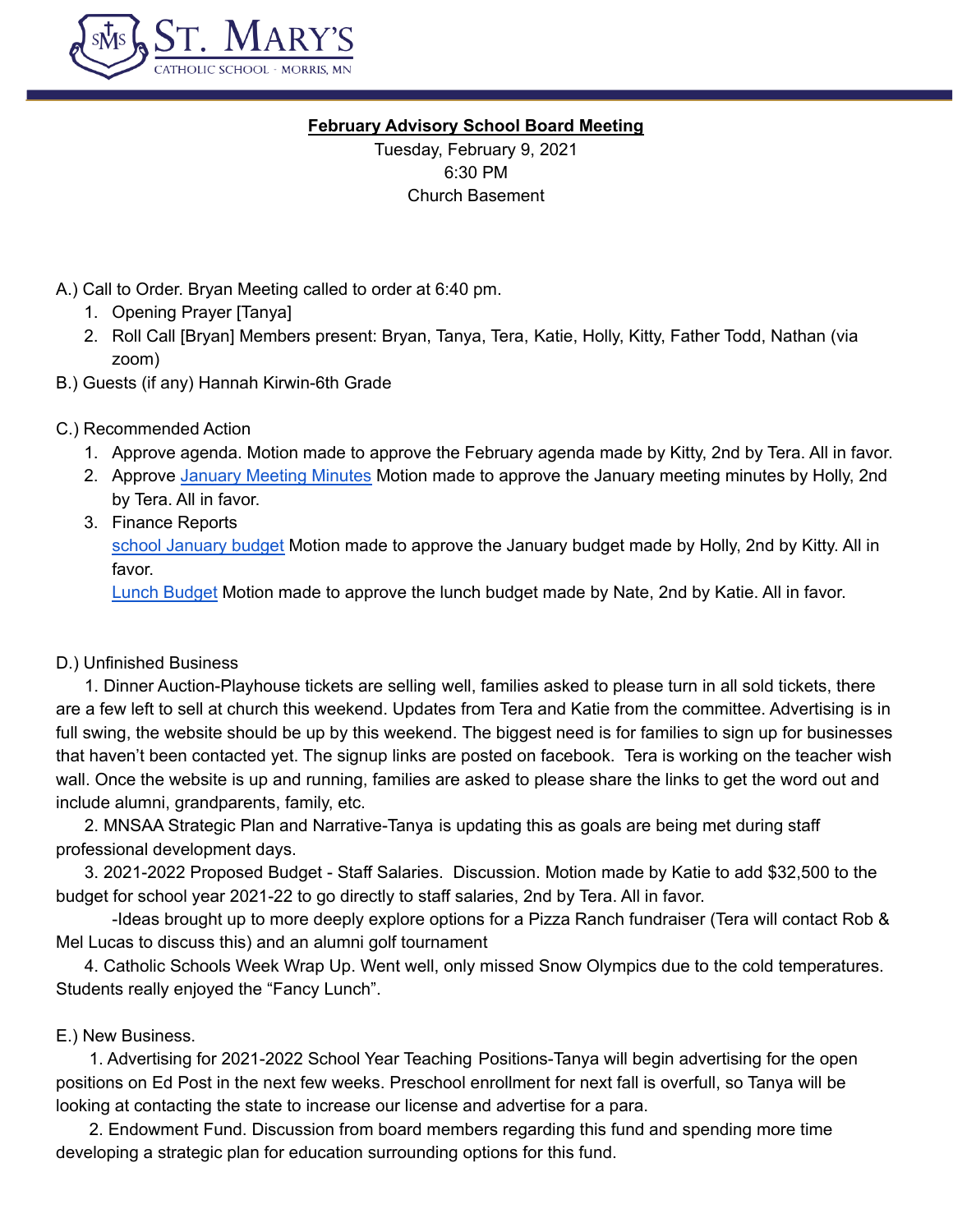

# **February Advisory School Board Meeting**

Tuesday, February 9, 2021 6:30 PM Church Basement

# F.) Principal Report

- 1. Chromebooks looking ahead to next year need 5 more Grants already applied for-Catholic United Technology Grant, Living the Promise Grant
- 2. I Love to Read Month Activities-Read across America Week in March
- 3. Preschool Numbers for 2021-2022 We are almost full...looking at going to 15 students and hiring a para.
- 4. New Rounds of COVID Relief Money 2 choices Small Business PPP or apply and wait for news on education end.
- 5. EntreLeadership Training-Personal and Professional development and leadership training, work/life/spiritual balance that has been sponsored for our school/parish staff.
- 6. Kindergarten RoundUp-For families that are new to St. Mary's-March 10, 1:30-2:30 pm

### Dates to Remember

- February 3, 17, 24 Early Dismissals
- February 9 Board of Ed Meeting
- February 10 No School Professional Development Day
- February 17 Ash Wednesday
- February 24 Early Dismissal
- March 9 Board of Ed Meeting (election plan of new members to begin)

### G.) Pastor Report

-PPP loan of \$128,590 has been forgiven.

-Slight change in the distribution of ashes this year due to Covid precautions-1 blessing over the whole parish and sprinkling of the ashes rather than the cross on the forehead.

-Reminder of the year of St. Joseph-the 150th year of St. Joseph being elevated as the patron saint of the universal church.

-The Bishop's Annual Appeal is this upcoming Sunday

### H.) Committee Report

- 1. Recruitment & Public Relations/Social Media [Kitty and Katie, Holly]
- 2. Long Range/Priority Planning [Holly & Nate]
- 3. Education Fund [Tanya, Bryan and Father Todd]
- 4. Repair/Maintenance [Tera and Katie]
- 5. Fundraising/Grants [Kitty, Katie and Tera] Updates from Katie:
- 6. Finance [Nate, Bryan, Tera]

I.) Staff [Hannah Kirwan] Lots of activities going on in February, fundraising for ELC, 100th day of school coming up, classrooms are working on their auction projects.

J.) Adjournment [ Bryan ] Meeting adjourned at 8:55 pm.